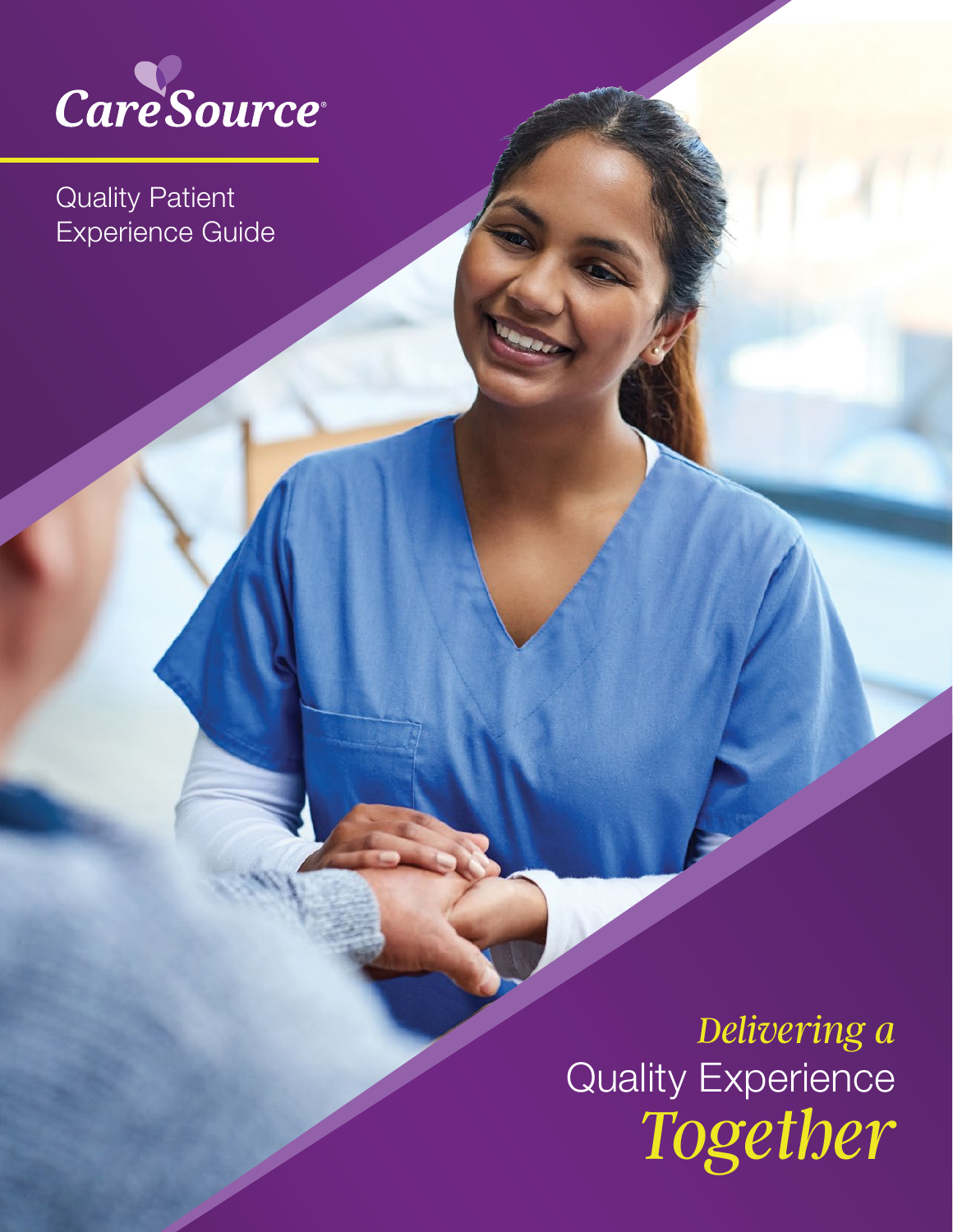



# Our members tell us how much they look to you for guidance

Through research, we know your interactions with our members – your patients – matter most. We greatly appreciate all that you do to provide quality care and want to support you.



# Patient experience and satisfaction are key to providing quality care

We track and measure our plan performance and the perceptions our patients have of their health care team. Feedback from them helps us cultivate a positive patient experience.



# Seven steps to ensure high-quality, accessible care

We know your team works hard to take care of your patients, and we want to help. We look forward to being your partner in delivering a high standard of care.

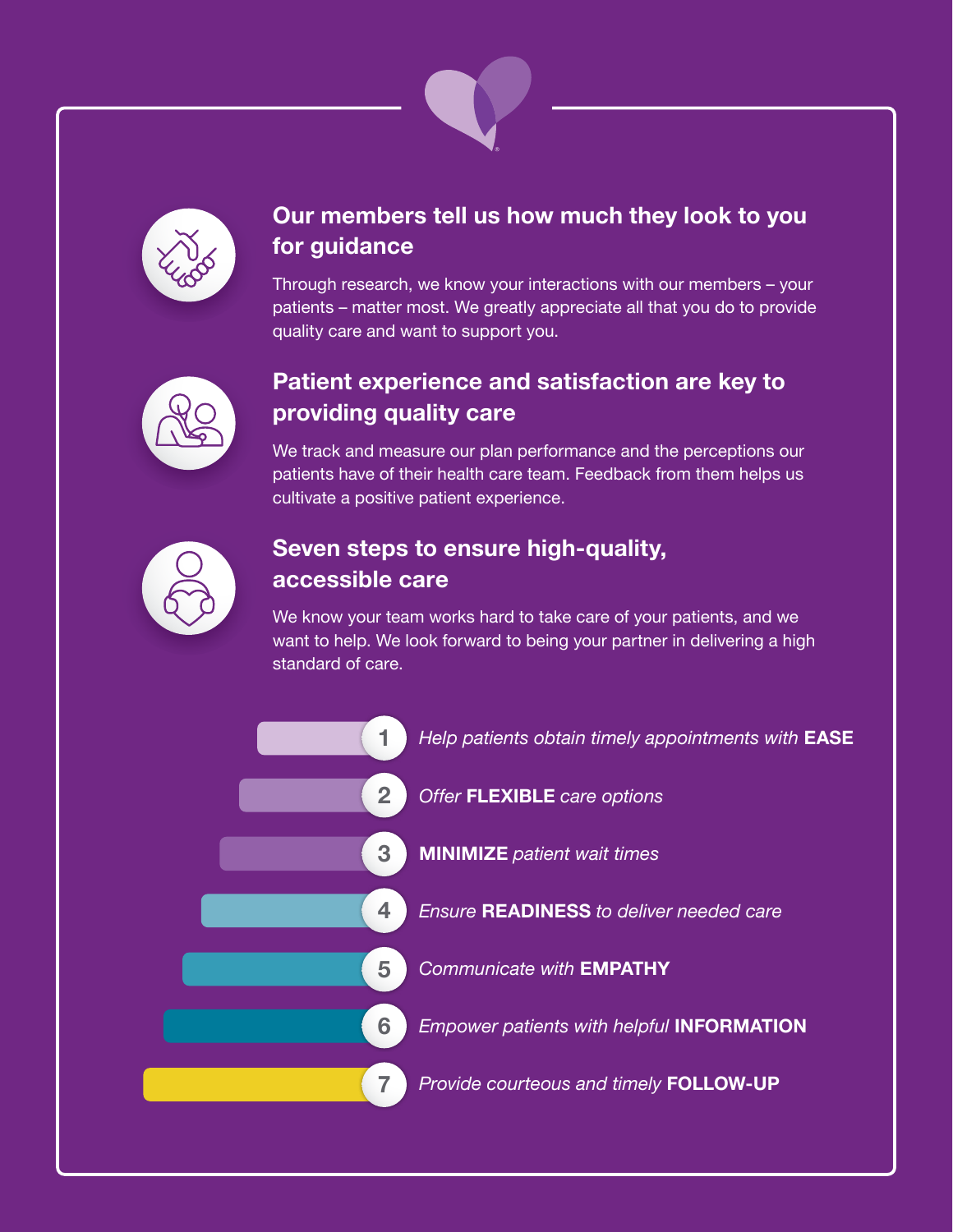# Patient Experience Touchpoints

Delivering a quality experience throughout a patient's care journey will contribute to higher satisfaction.





## Pre-Care Experience

- 1. It was easy to schedule my appointment.
- 2. I got the care I needed when I needed it.
- 3. My appointment began within 15 minutes of the scheduled time.

# During-Care Experience

- 4. My healthcare provider is informed and ready to deliver my care.
- 5. My healthcare provider understands and cares about my needs.
- 6. My healthcare provider gives me the information and support needed to effectively manage my care.

# After-Care Experience

7. My healthcare provider followed up within an appropriate timeframe about my health and care needs.

[See relevant Consumer Assessment of Healthcare Providers and Systems \(CAHPS®](#page-10-0)) and Qualified Health [Plan Enrollee Experience \(QHPEE\) survey questions listed on page 11](#page-10-0)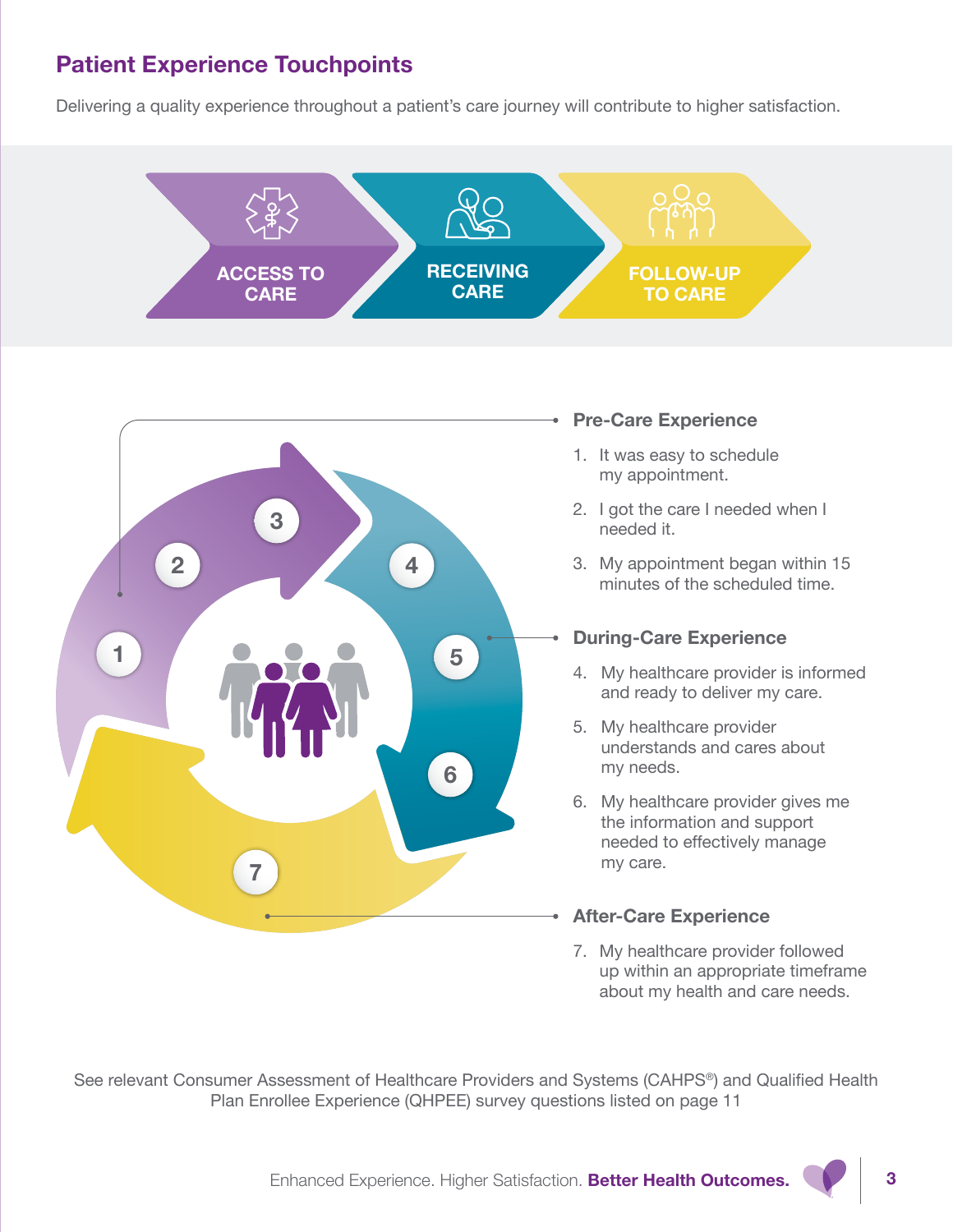<span id="page-3-0"></span>

Do your patients find it easy to make an appointment with you?

# HOW WE SUPPORT

Patients can use the preventive care and screening checklists on [CareSource.com](http://CareSource.com) to understand and keep track of the care they may need to stay healthy.

Patients can work with a CareSource case manager or call Member Services for help with finding a doctor and scheduling an appointment.

Our [Find-A-Doctor](https://findadoctor.caresource.com/) online tool, available on [CareSource.com](http://CareSource.com), helps connect patients to medical and behavioral health providers.

To help streamline prior authorizations, CareSource has a Procedure Code Look-up Tool, accessible on the [Provider Portal](https://providerportal.caresource.com/GL/SelectPlan.aspx), to determine if a prior authorization is needed. Use the Provider Portal to submit requests and check real-time status. Training tools and resources are available there as well.

#### HOW YOU CAN HELP

- Ensure understanding of need for appointment
- Proactively coordinate with health plans and specialists
	- √ Advise patient on the importance of referrals
	- √ Coordinate with specialists to ensure they are accepting new patients and to secure earliest appointment available
	- √ Suggest more than one specialist
	- √ Ensure prompt submission of prior authorization requests with all required documentation for prescriptions, refills, and medical procedures
- Make your appointment scheduling process easy
	- √ Offer a variety of scheduling options (e.g., phone call, website, mobile app, patient portal)
	- √ Remind patients that it's time for a routine visit and offer to schedule it
	- √ Schedule next routine appointment before they leave your office
	- √ Arrange for follow-up visit within 7 days post hospital discharge

Enhanced Experience. Higher Satisfaction. Better Health Outcomes.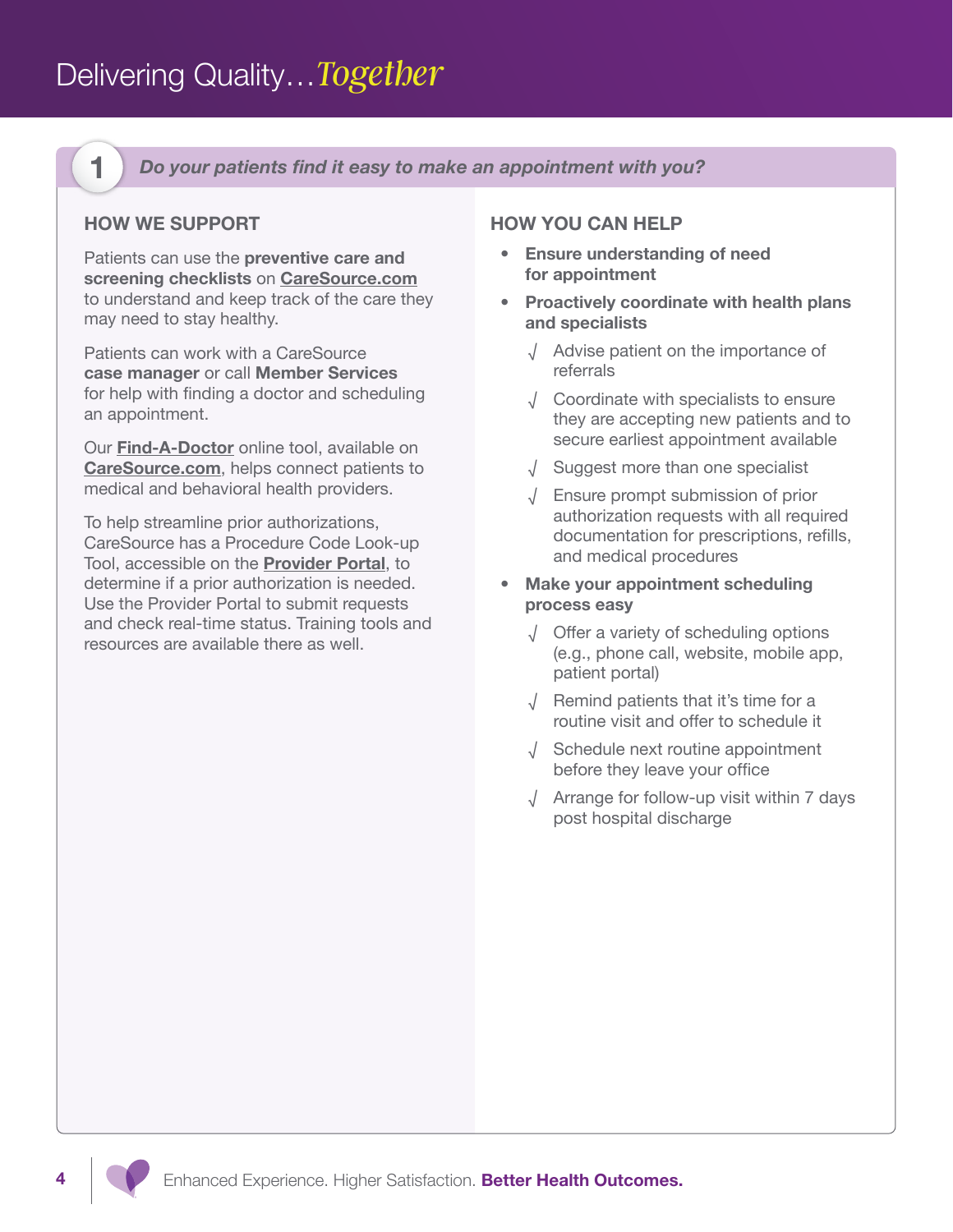<span id="page-4-0"></span>

# 2 Do you offer flexible care options?

# HOW WE SUPPORT

CareSource helps advise patients where to go for care based on their need. They can find this information on [CareSource.com](http://CareSource.com) in the [Where to Get Care](https://www.caresource.com/members/tools-resources/where-to-get-care/) section.

CareSource follows NCQA standards for access to care. We've developed Access and Availability Training for our providers to clarify these standards. This training is available on CareSource.com > Provider > Education  $>$  [Training & Events](https://www.caresource.com/providers/education/training-events/) page.

The CareSource [Find-A-Doctor](https://findadoctor.caresource.com/) online tool includes listings of urgent cares, hospitals, clinics, specialists, dentists and pharmacies that are in close proximity to the member's location.

Patients can call the [CareSource24® Nurse](#page-11-0)  [Advice Line](#page-11-0) any time for immediate health care needs.

CareSource covers telehealth services, and medication support is available through our **[Medication Therapy Management](https://www.caresource.com/members/tools-resources/find-my-prescriptions/medication-therapy-management/) program.** 

- Expand patient access to care
	- √ Allow walk-in or same day "sick" time slots and evening/weekend appointments
	- √ Have a "stand-by" list for last minute cancellations
	- √ Offer telehealth options
	- √ Connect patients to alternative options (e.g., satellite offices, convenience care clinics and urgent care facilities) when unable to accommodate immediate appointment requests.

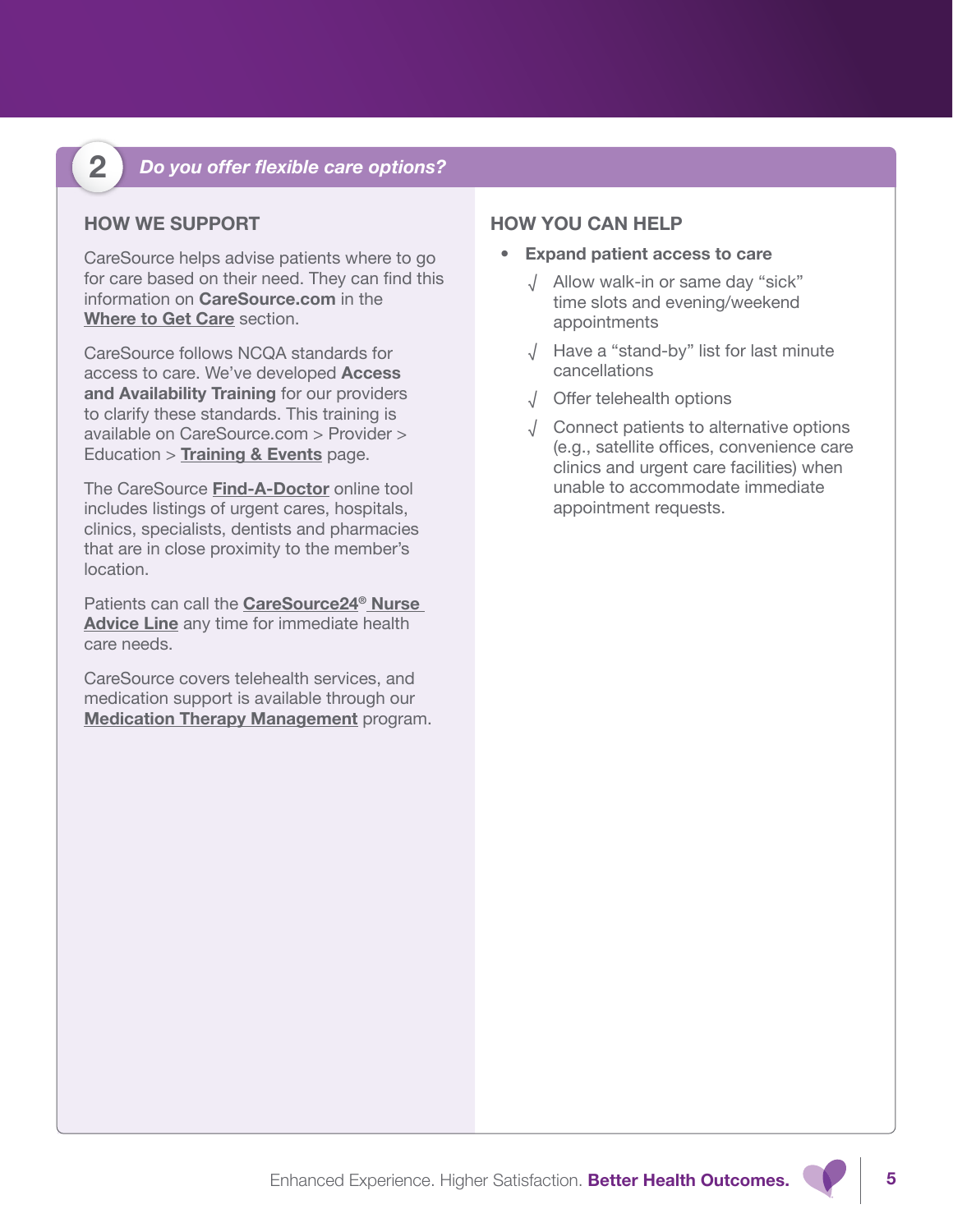<span id="page-5-0"></span>Delivering Quality…*Together*

Are your patients waiting more than 15 minutes to see you?<br>What is the patient wait experience like?

## HOW WE SUPPORT

Through all touchpoints, CareSource emphasizes the importance of arriving to appointments on time and notifying providers in advance if they need to reschedule or cancel.

If a patient is having challenges making it to their appointments, CareSource case managers can assist by removing barriers such as transportation\*, appointment reminders and arranging for telehealth visits

In cases where a patient needs reassignment to another health care provider, CareSource can assist with the transition of care process. Contact Provider Services for assistance.

*\*Not available for all plans. Ask your Health Partner Representative or contact Provider Services for more information.*

- Maximize efficiency with precision scheduling
	- √ Set appointment lengths to type of medical visit
	- √ Cross train staff to handle multiple patient needs
- Encourage patients to arrive on time
	- √ Explain importance of arriving on time when setting appointment
	- √ Suggest patients arrive early to stay on schedule
	- √ Use a variety of appointment confirmation methods (e.g., phone call, text, email)
	- √ Thank patients who arrive early or on time
	- √ If patient is late, offer to reschedule or direct to alternative care option
- Ensure office environment is welcoming and comfortable
	- √ Consider ways to engage patients such as reading material, TV programming, WiFi, having patients update office forms or take a survey
	- √ Other welcoming ideas include soft music and activities for kids.
- Keep patients informed as they wait
	- √ Notify patients when there are delays, either in-person or through electronic means (e.g., text messaging or message boards) if possible
	- √ If wait time becomes unacceptable to patient, offer to reschedule or be seen by another provider such as a physician's assistant or nurse practitioner and apologize for the situation

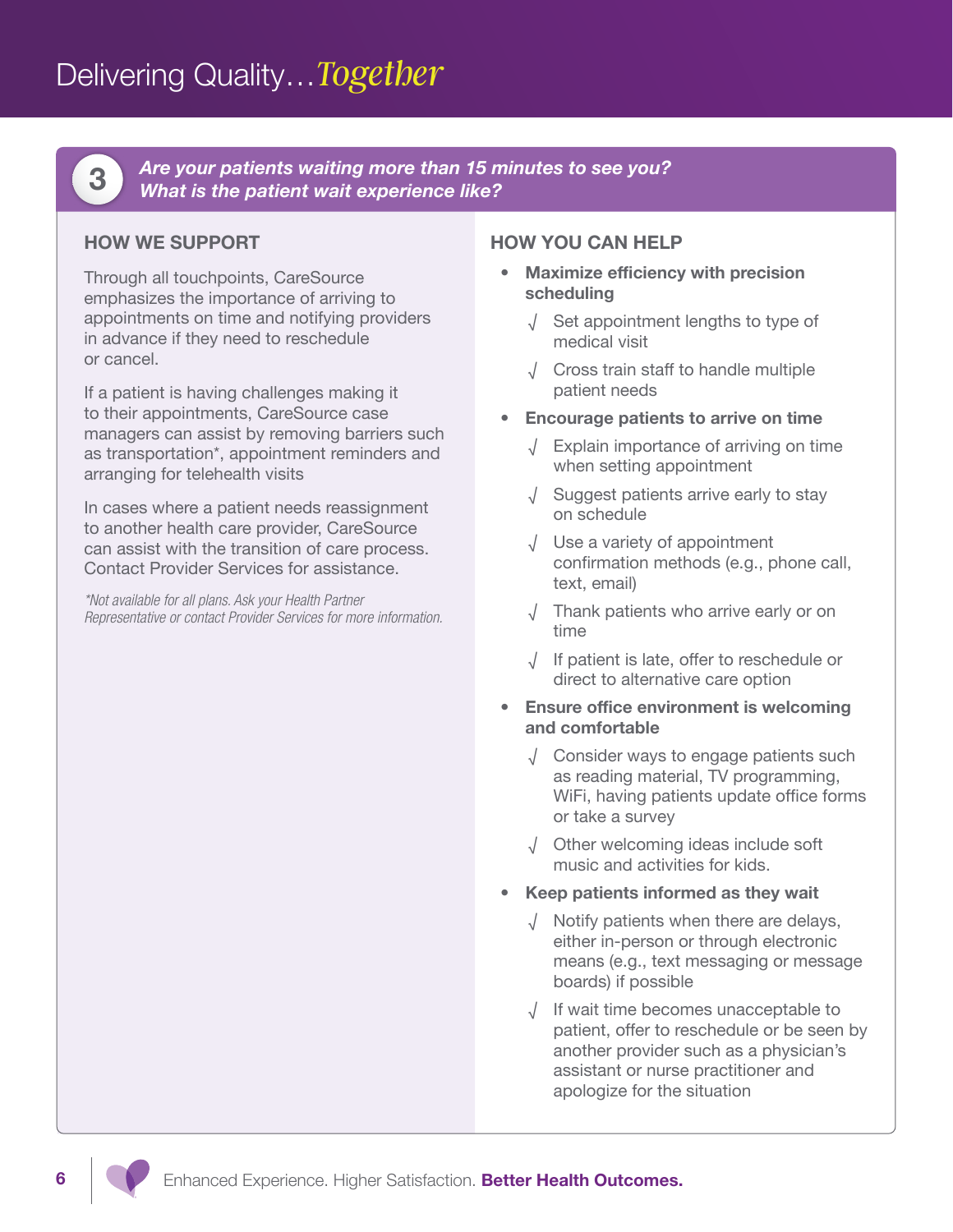<span id="page-6-0"></span>

**EXECUTE FIND STATE IN DO your patients find your medical staff to be fully informed and ready to deliver care according to their specific situation or need?** 

## HOW WE SUPPORT

CareSource encourages patients to track their health needs and prescriptions, and to keep their personal doctor up to date on their care. [MyHealth](https://www.caresource.com/members/education/myhealth/) accounts use the results from a patient's Health Risk Assessment to create a wellness plan and track progress.

Providers have access to patient information including gaps in care through Clinical Practice Registry on the **[Provider Portal](https://providerportal.caresource.com/GL/SelectPlan.aspx)**.

CareSource has a form\* to facilitate coordination of care between providers. Our case managers provide personalized assistance by identifying patient needs, removing barriers, and coordinating care. If your patient needs help managing their care, you can refer them for this service, and we will keep you informed of progress via the Provider Portal.

We recognize that behavioral health is as important as physical health. The **[Behavioral Health](https://www.caresource.com/providers/education/patient-care/behavioral-health/)** page on CareSource.com offers a comprehensive set of resources such as Suicide Prevention and Opioid Toolkits for providers, patients, and their caregivers.

[CareSource Life Services](https://www.caresource.com/members/tools-resources/life-services/)<sup>®</sup> is the umbrella framework through which CareSource addresses social determinants of health including food insecurity, housing, social stability, workforce development and health equity that may impede our member's path to self-sufficiency. If your patient needs support outside of their medical care, you can refer them to this program\*.

We support and encourage patients who want to stop using tobacco products by connecting them to tools and resources through our Member Services team.

*\*Not available for all plans. Ask your Health Partner Representative or contact Provider Services for more information.*

- Ensure pertinent information is obtained prior to visit
	- √ Review patient medications, screenings, treatments and specialist care
	- √ Actively coordinate with other providers
	- √ Review care management notes in the [Provider Portal](https://providerportal.caresource.com/GL/SelectPlan.aspx)
- Ask patients to list key concerns at the start of their visit
	- √ Review and discuss patient's medical history
- Plan preventive health screenings
	- √ Ensure screenings are up to date
	- √ Suggest and administer appropriate vaccinations such as COVID-19, flu, and pneumonia
	- √ Assess risks for falling and urinary incontinence
	- √ Address known health risks such as obesity, tobacco use, and sedentary lifestyle, and provide resources or information to support improvement
	- √ Use screening tools to assess [mental](https://www.samhsa.gov/resource-search/ebp)  [health and substance use](https://www.samhsa.gov/resource-search/ebp)
- Address barriers to care
	- √ Discuss social determinants of health, such as finances, transportation, food insecurity, housing, under-insured, poor support system, poor health literacy and mental health and offer resources that can help
- Review treatment options
	- √ Provide information and resources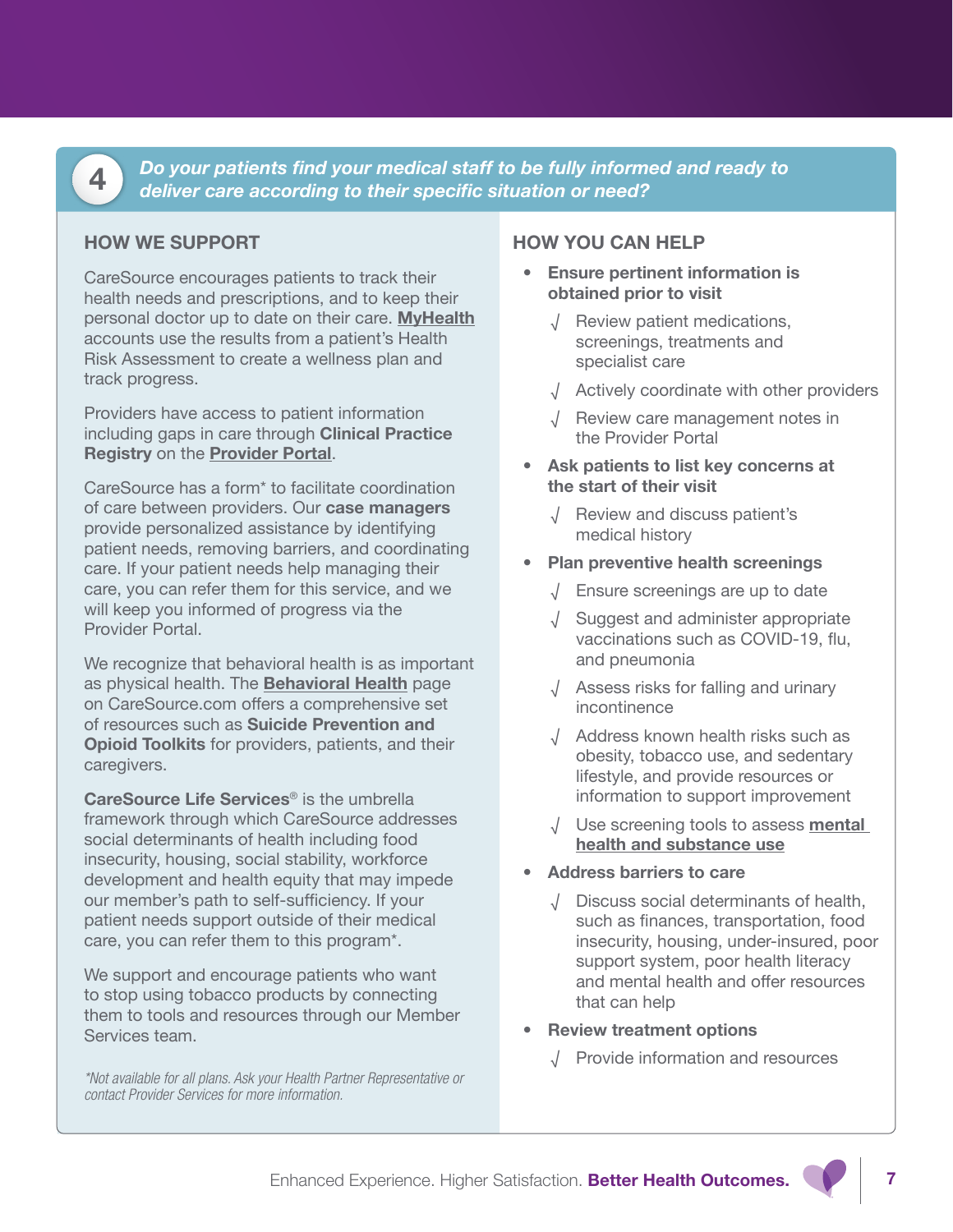<span id="page-7-0"></span>

5 Do your patients find your health care team to be empathetic?

## HOW WE SUPPORT

CareSource offers interpreter services for the hearing-impaired, those who do not speak English or have limited English proficiency. You can access information about interpreter services, including how to schedule interpretation services\* for patients, by visiting the [Request Patient Services](https://www.caresource.com/providers/tools-resources/request-patient-services/) page on CareSource.com.

Offering care in a culturally competent manner, removing language barriers to service, and accommodating a patient's unique ethnic, cultural, and social needs is important to CareSource. Training to support these topics is available on CareSource.com under Primary [Care Provider Roles & Responsibilities](https://www.caresource.com/providers/education/patient-care/pcp-roles-responsibilities/).

We regularly evaluate our customer care and frontline employee processes and procedures to ensure patients and providers are being treated with courtesy and respect. We measure our performance through the CAHPS, QHP and other satisfaction surveys. Likewise, patients rate their overall satisfaction with their personal doctor and specialists and evaluate how well they are communicating.

*\*Not available for all plans. Ask your Health Partner Representative or contact Provider Services for more information.*

#### HOW YOU CAN HELP

- Express empathy during all patient interactions
	- √ Demonstrate patience and be careful not to appear rushed
	- √ Address patient by name, actively listen to their concerns, ensure you've answered their questions fully, applaud positive behaviors, and show support for positive actions
	- √ Establish the patient's preferred method of contact (e.g., text or calls)
	- √ Make eye contact and speak directly to patient
	- √ If a tense situation arises, calmly seek to resolve – be creative in working through resolutions
- Exercise cultural sensitivity
	- √ Be mindful that patients' cultural norms may influence their perceptions and communication styles
	- √ Arrange for interpreter or other services as needed

#### • Seek and review patient satisfaction feedback to develop improvement strategies

- √ Consider having a drop box available for patients to anonymously submit comments and suggestions
- √ Ask the patient about how their experience was before they leave and if there is anything that they'd like to see improve

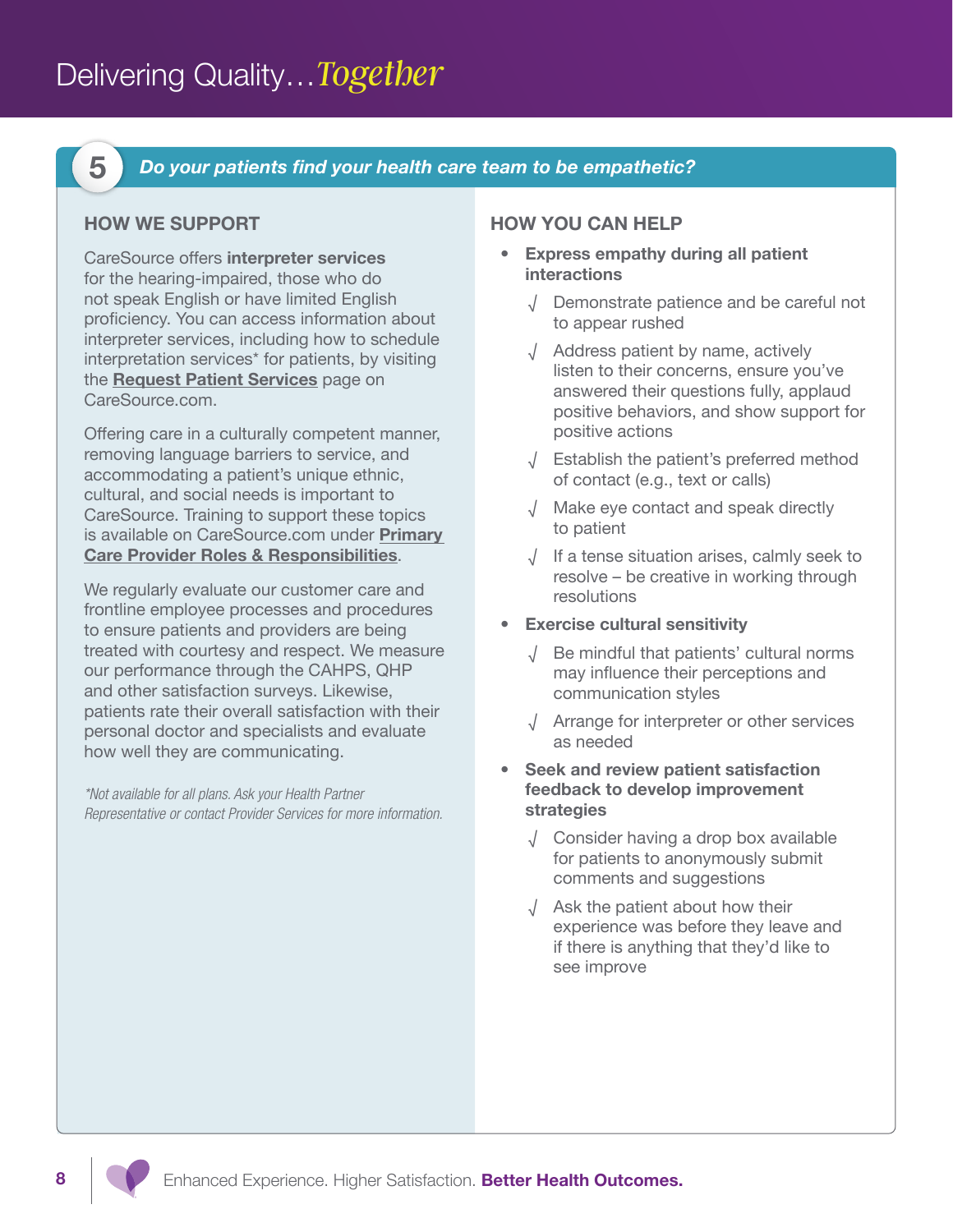# <span id="page-8-0"></span>6 Do your patients consider you a trusted health expert?

# HOW WE SUPPORT

We offer an online **[Formulary Search Tool](https://client.formularynavigator.com/Search.aspx?siteCode=7999071766)** that helps providers quickly look up medications for CareSource patients.

Drug coverage information for our formulary is also available on [Fingertip Formulary](https://lookup.decisionresourcesgroup.com/), an application that providers can download to their mobile device.

CareSource has a dedicated Education section on our website to help **[patients](https://www.caresource.com/members/education/)** and [providers](https://www.caresource.com/providers/education/) better understand our health plans and benefits. Our [Member Services](https://www.caresource.com/members/contact-us/) team is also available to provide all patients with guidance and education about our programs as well as any costs associated with their health care and treatment.

- Educate patients about ways they can improve their health
	- √ An informed patient is a satisfied patient. When you prepare them for what to expect from accessing their care to treatment and follow-up, they will be more equipped and ready to handle their situation when needs arise.
	- √ Have educational resources available to guide patients through the health care experience.
- Anticipate costs associated with health care needs
	- √ Prescribe medications covered by their health plan when possible
	- √ Encourage patients to contact their health plan to understand cost implications of treatment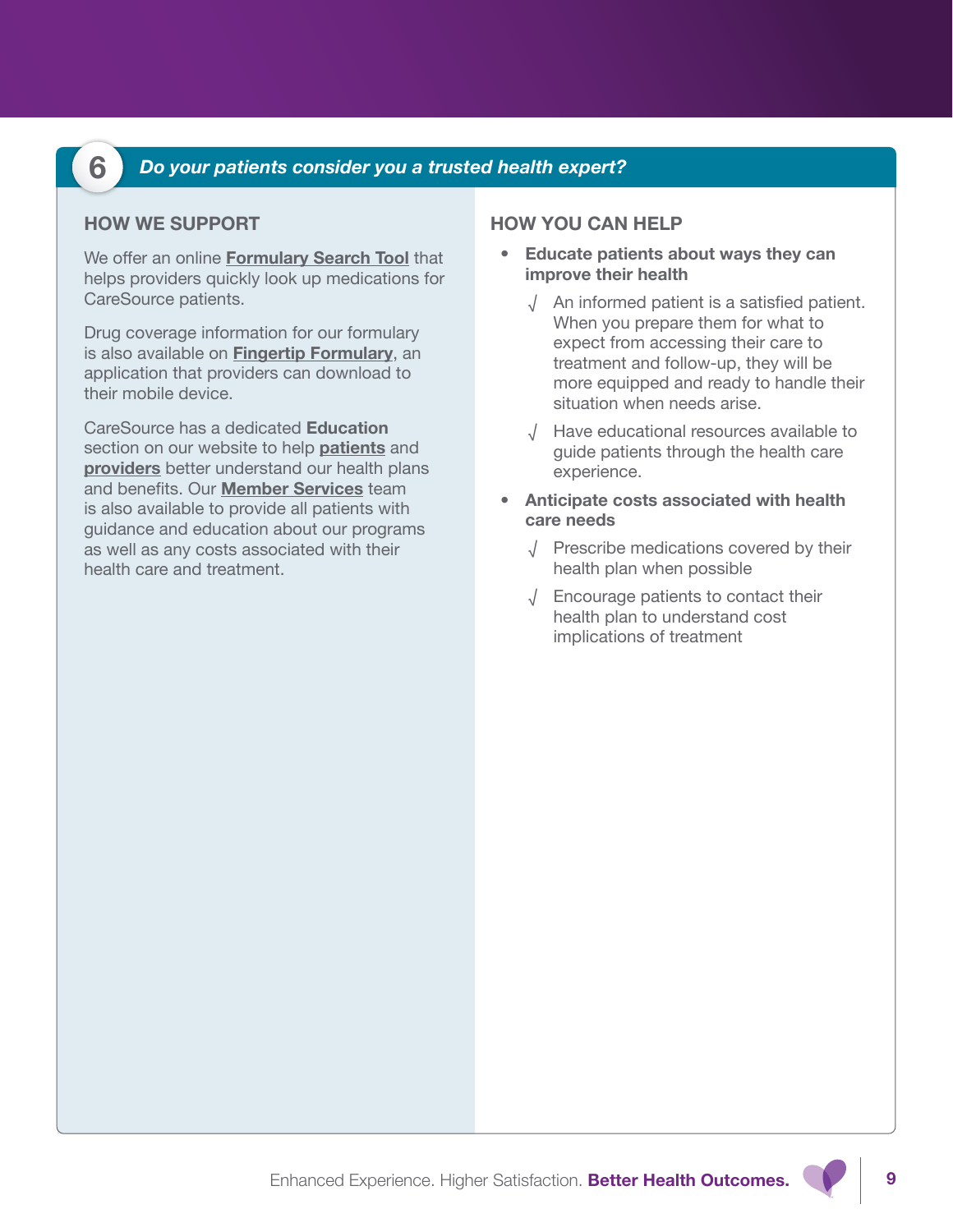# <span id="page-9-0"></span>Delivering Quality…*Together*

7 Do your patients think your follow-up care is considerate and timely?

# HOW WE SUPPORT

To help reduce readmissions, our [Care Transitions team](#page-11-0) or the patient's case manager will coordinate with health care providers to ensure a smooth transition between facilities or from the inpatient setting to home.

We help by answering questions, ensuring that patients understand their medications, coordinating follow-up visits and getting any needed equipment/supplies for their home.

Our case managers are available to collaborate with you on management of your complex and high-risk patients.

# HOW YOU CAN HELP

- Ensure patients receive and understand their test results within an appropriate timeframe
	- √ Establish expectations with your patients for how and when results will be communicated (See Step 5)
	- √ Provide follow-up contact information if patients have questions about their results
	- √ Use preferred communication methods to deliver test results and ensure understanding
	- √ If a preferred communication method is unknown, ask at the next point of contact and document it in the patient's records
- Obtain release of information for care coordination
	- √ Ask patient to sign release, especially for Behavioral Health (BH) and Substance Use Disorder (SUD) treatment.
	- √ Refer patients to our Care Transitions team for discharge planning and follow-up
- Contact patient soon after making specialist referral to ensure they were able to get the appointment they need
	- √ Establish expectations with your patients for how long it takes to secure a specialist appointment

The Consumer Assessment of Healthcare Providers and Systems (CAHPS®) and Qualified Health Plan Enrollee Experience (QHPEE) surveys are industry standard tools which ask patients enrolled in a Medicaid, Medicare or Marketplace plan to report on their experiences and satisfaction with their health care system. CareSource is required to anonymously collect CAHPS<sup>®</sup> and QHPEE data and submit results to the Centers for Medicare & Medicaid Services (CMS) and National Committee for Quality Assurance (NCQA) on an annual basis, to demonstrate quality improvement performance from the patient perspective.

CareSource annually assesses this data along with other satisfaction surveys and research, to develop strategies with the goal of continuously improving the patient experience with their health care. We know that by seeking to learn about and better understand our members' perspectives, we can be more aware of the areas that impact them most and make a difference in their health care, ultimately leading to better health outcomes.

*CAHPS® is a registered trademark of the Agency for Healthcare Research and Quality (AHRQ).*

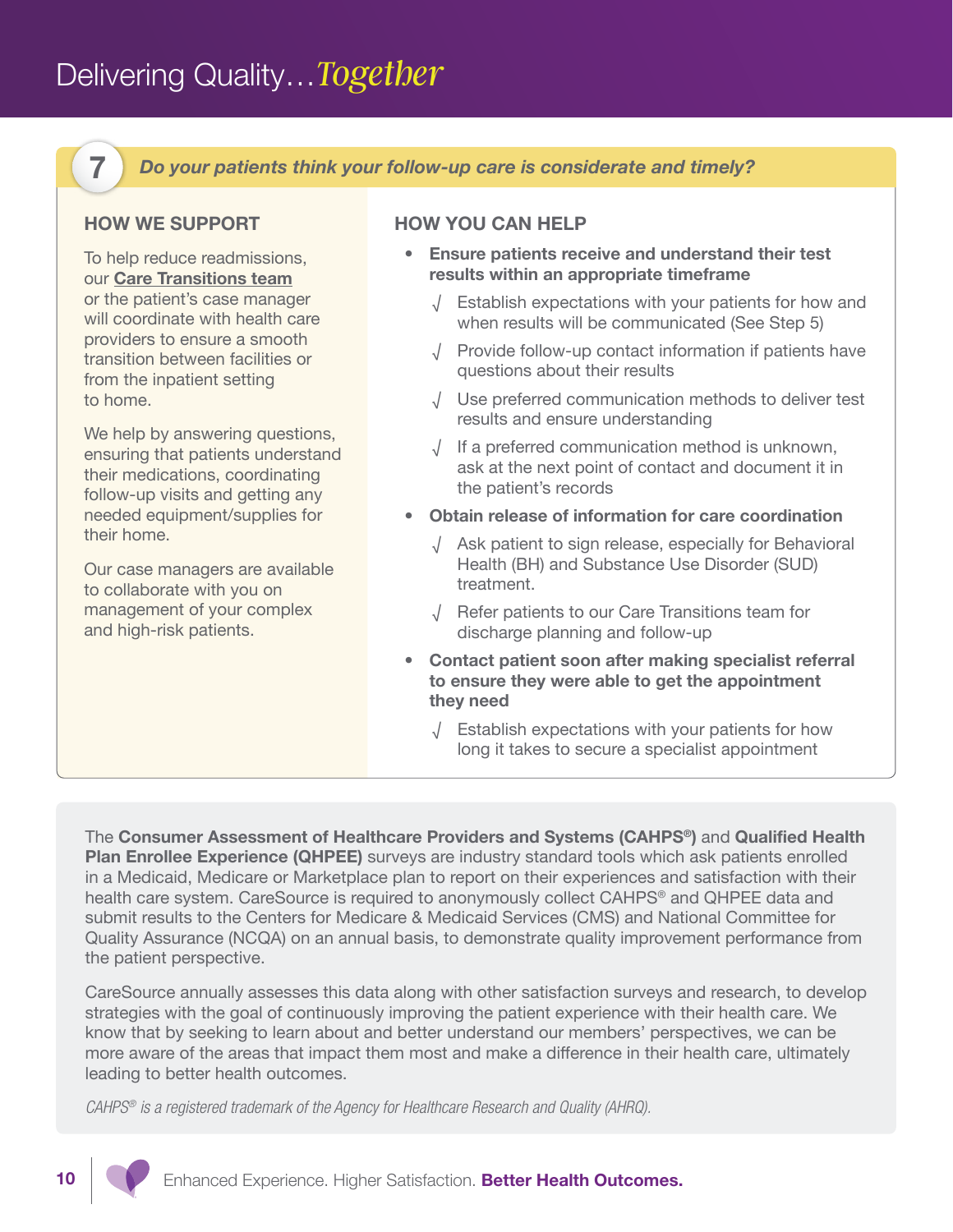# <span id="page-10-0"></span>Relevant CAHPS®/QHP Survey Questions

Using any number from 0 to 10, where 0 is the worst health care possible and 10 is the best health care possible, what number would you use to rate all your health care in the last 6 months?

Using any number from 0 to 10, where 0 is the worst personal doctor possible and 10 is the best personal doctor possible, what number would you use to rate your personal doctor in the last 6 months?

We want to know your rating of the specialist you saw most often in the last 6 months. Using any number from 0 to 10, where 0 is the worst specialist possible and 10 is the best specialist possible, what number would you use to rate your specialist?

#### In the last 6 months…

- »…how often was it easy to get the care, tests, or treatment you needed?
- »…how often did you get an appointment to see a specialist as soon as you needed?
- »…when you needed care right away, how often did you get care as soon as you needed?
- »…how often did you get an appointment for a check-up or routine care at a doctor's office or clinic as soon as you needed?

#### Wait time includes time spent in the waiting room and exam room. In the last 6 months, how often did you see the person you came to see within 15 minutes of your appointment time?

- »…how often did your personal doctor seem informed and up to date about the care you got from these doctors or other health providers?
- »…how often did your personal doctor seem informed and up to date about the care you got from specialists?
- »…how often did you and your personal doctor talk about the prescription medicines you were taking?
- »…when your personal doctor ordered a blood test, x-ray, or other test for you, how often did you get those results as soon as you needed them?
- »…how often did your personal doctor listen carefully to you?
- »…how often did your personal doctor show respect for what you had to say?
- »…how often did your personal doctor spend enough time with you?
- »…how often did your personal doctor explain things in a way that was easy to understand?
- »…how often did you get the help that you needed from your personal doctor's office to manage your care among these different providers and services?

#### Have you had the flu shot since July 1 (of the previous year)?

- »…when your personal doctor ordered a blood test, x-ray or other test for you, how often did someone from your personal doctor's office follow-up to give you results?
- »…when your personal doctor ordered a blood test, x-ray or other test for you, how often did you get those results as soon as you needed them?